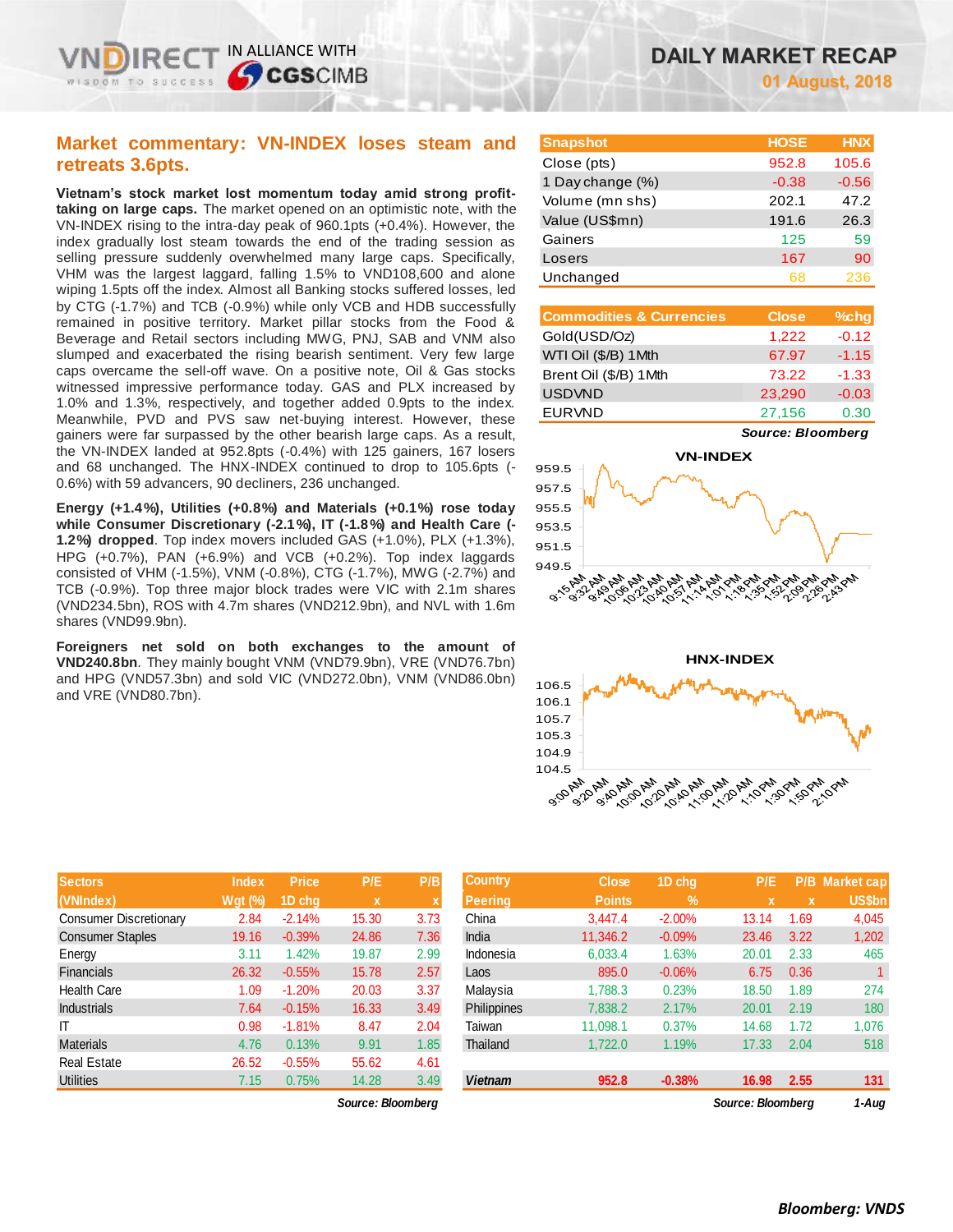## **Market News**

**Oil extended losses below US\$69 a barrel after a surprise gain in American crude inventories spooked investors who are already contending with the rising trade dispute between the U.S. and China.** Futures in New York fell as much as 0.8% after a 2.0% decline on Tuesday. The American Petroleum Institute (API) was said to report U.S. stockpiles rose 5.59m barrels last week. Most analysts surveyed by Bloomberg forecast government data due Wednesday will show an inventory loss. Meanwhile, the U.S. will propose more than doubling its planned tariffs on US\$200bn of Chinese imports, according to three people familiar with the internal deliberations. Oil slumped more than 7.0% in July, the biggest monthly loss in two years, on concern that trade tensions between the world's two largest economies will imperil growth and sap global energy demand. Still, uncertainties remain whether the latest threats from U.S. President Donald Trump will ratchet up pressure on Beijing to return to the negotiating table or further increase conflict that could lead to a full-blown trade war. "The API data is moving oil prices as we don't have a lot of other major news" that would directly impact crude markets, Mikiko Tate, a senior analyst at Sumitomo Corporation Global Research Co., said by phone from Tokyo. Meanwhile, "the escalation of a trade war between the U.S. and China would reduce crude demand in the long term" and that concern could weigh on oil prices, Tate said. *(Bloomberg)*

**M&A activities are expected to reach record levels in 2018.** Vietnam has become an attractive destination for many foreign investors largely due to the country's friendly policies encouraging Foreign Direct Investment (FDI), its political stability and strong economy, according to the latest report by US-based Jones Lang LaSalle (JLL). FDI disbursements rose 8.4% yoy to US\$8.4bn in 1H2018, according to figures from the Foreign Investment Agency. Vietnam has been undertaking initiatives to improve its transparency and the country remains one of the most favourable destinations for foreign investment in Southeast Asia, according to JLL's Global Real Estate Transparency Index. In 1H2018, the real estate market continued to appeal to foreign investors and witnessed high-value M&A deals in a variety of sectors such as residential, commercial and industrial. Joint ventures have become popular among foreign developers who have strong financial capacity and a track record of joining forces with local developers who own land and have strong connections with the local community. Foreign investors are from many countries, including Japan, Korea and Singapore, with an increasing number of groups from mainland China. More local investors are also actively seeking real estate deals alongside foreign investors, the JLL report said. The year started off with the acquisition of the Sun Wah office tower by Nomura Real Estate Development, while the residential sector continued to be buoyant with five major M&A transactions within the first six months. Investment deals in the first half of this year were diversified with a good variety of asset and property types transacted. For the market as a whole, JLL experts expect continued growth throughout most asset types. The hospitality sector has been of interest over the past year, with new foreign funds now specifically targeting this sector. *(Vietnamnews.vn)*

## **Notable Corporate Events**

**KIDO Group Corporation (KDC VN) - dividend payment:** Aug 09 and Aug 10 will be the ex-date and record date, respectively, for paying the 2017 cash dividend of VND1,600/share (est. 2017 dividend yield of 4.7%). The payment will be made on Sep 04. *(Vsd.vn)*

*<to be continued>*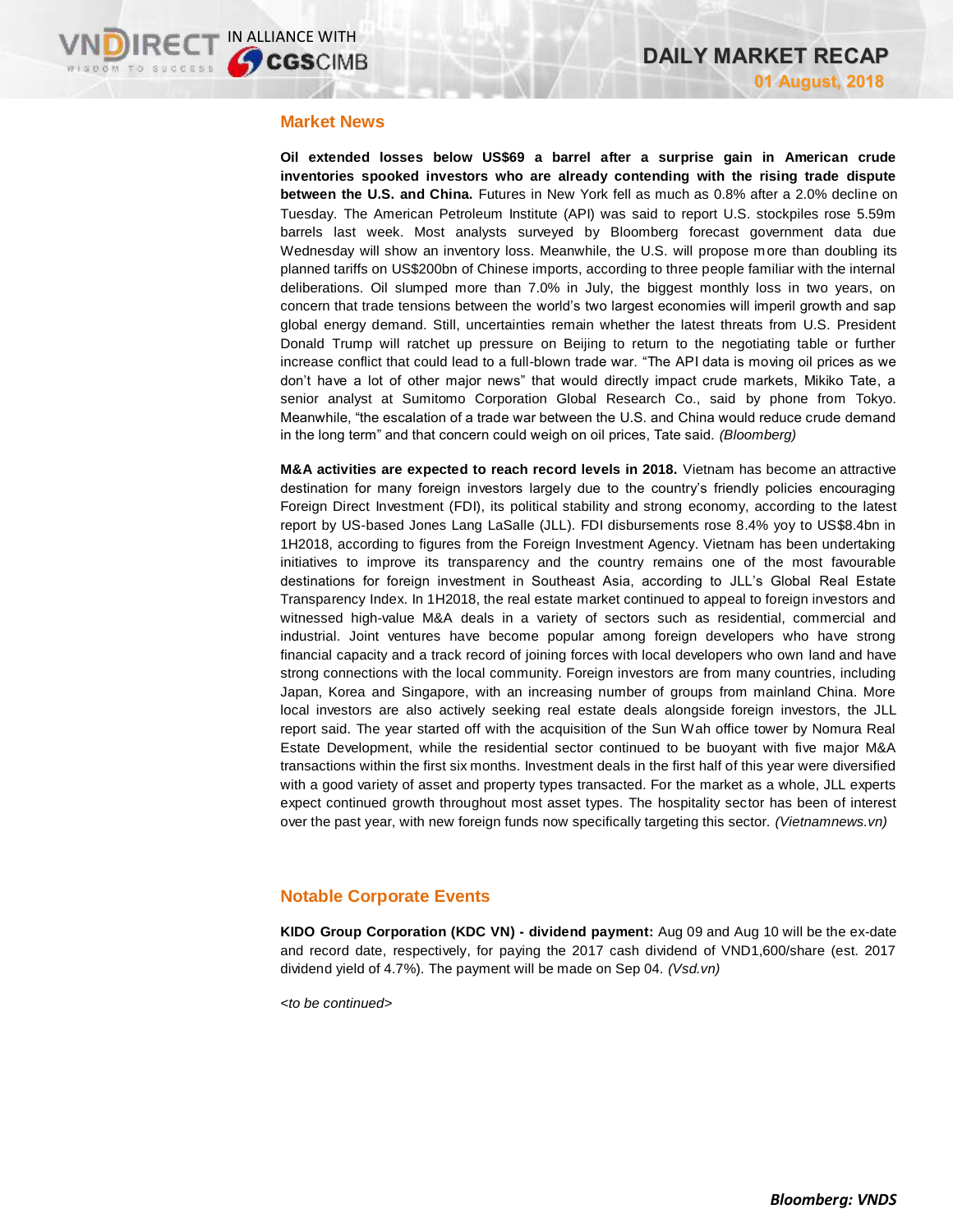# **DAILY MARKET RECAP**

**01 August, 2018**

# **COVERAGE SUMMARY**

WISDOM TO SUCCESS

**IRECT** 

VND

IN ALLIANCE WITH

| Ticker          | <b>Close</b><br>price | <b>Adjusted</b><br>target<br>price | <b>Upside</b> | Recom-<br>endation | Investment thesis summary/Update                                                                                                                                                                                                                                                                                                                                                                                                                                                                                                                                                                                                                      | Latest<br>report |
|-----------------|-----------------------|------------------------------------|---------------|--------------------|-------------------------------------------------------------------------------------------------------------------------------------------------------------------------------------------------------------------------------------------------------------------------------------------------------------------------------------------------------------------------------------------------------------------------------------------------------------------------------------------------------------------------------------------------------------------------------------------------------------------------------------------------------|------------------|
| PC <sub>1</sub> | 32,000                | 40,700                             | 27.2%         | ADD                | Positive outlook for 2018 with surge in revenue thanks to: (1) New<br>contribution from My Dinh Plaza II and (2) commissioning of two new<br>hydropower plants in Q4, 2017. (3) Back log of VND2,040bn at end of 2017                                                                                                                                                                                                                                                                                                                                                                                                                                 | <b>Link</b>      |
| LPB             | 9,700                 | 19,000                             | 95.9%         | <b>ADD</b>         | 1. Unique distribution advantage with more than 1000 PTOs across<br>country. Will be able to maintain strong credit growth thanks to good capital<br>buffer (CAR ~13%) and strong liquidity (LDR ~80%).<br>2. FY18 YE P/B cheap relative to peers.                                                                                                                                                                                                                                                                                                                                                                                                    | Link             |
| <b>VJC</b>      | 143,000               | 149,400                            | 4.5%          | <b>HOLD</b>        | 1. 1Q18 transport revenue reached VND6,035bn (+51.9% yoy)<br>2. In 2018, VJC will continue to expand its international network<br>3. VJC may not be able to pass on fuel costs if oil price continues to rise.<br>Moreover VJC appears to be overvalued compared to global peers which<br>are seeing multiple contraction due to rising fuel prices and looming<br>overcapacity in the APAC region                                                                                                                                                                                                                                                    | Link             |
| <b>NLG</b>      | 30,500                | 38,200                             | 25.2%         | ADD                | 1. NLG is well aligned with the new property market orientation. NLG<br>focuses on durable-demand products (affordable and social apartments<br>and landed properties).<br>2. FY2017 net revenue is forecasted at VND3,454 billion (+36.3% yoy) and<br>NPATMI at VND544 billion (+58% yoy). For 2018, revaluation of Hoang<br>Nam project will secure strong EAT growth. However, the share price is<br>reasonable this year.<br>3. Upside for the stock will come in 2018 as major projects are going to be<br>executed.                                                                                                                             | Link             |
| <b>ACV</b>      | 87,000                | 112,000                            | 28.7%         | <b>ADD</b>         | 1. Likely beneficiary of air passenger boom over the next decade<br>2. MOT's divestment of ACV stake to be a significant catalyst<br>3. Higher return on capital justifies higher valuation                                                                                                                                                                                                                                                                                                                                                                                                                                                           | <b>Link</b>      |
| <b>DPM</b>      | 18,200                | 15,600                             | $-14.3%$      | <b>REDUCE</b>      | 1. High exposure to oil prices (forecasted to average US\$70/bbl in 2018)<br>implies potential further contraction in margins.<br>2. High depreciation burden leads to expected losses for the NPK - NH3<br>expansion project in 2018-2019. This project will only contribute to profits<br>from 2020 onwards as the plants reach full capacity.<br>3. Short to medium term catalysts include a pending change in VAT policy<br>(which would improve gross margin by 3-4% pts) and the acceleration of<br>PVN's divestment process in 2018.                                                                                                           | Link             |
| QNS             | 40,000                | 54,600                             | 36.5%         | <b>ADD</b>         | 1. Soymilk segment is the main growth driver and expected to regain<br>momentum in 2018 with new products.<br>2. Sugarcane prices should temper this year, cushioning some of the<br>impact of falling sugar price. This should protect sugar segment's GPM to<br>further squeeze.<br>3. We recommends an ADD rating for QNS as the increasing profitability<br>contribution from soymilk segment should help QNS close its valuation gap<br>with pure-play consumer stocks.                                                                                                                                                                          | Link             |
| <b>LTG</b>      | 38,300                | 66,270                             | 73.0%         | ADD                | 1. Booming rice exports to China and Philippines should boost Agrifood<br>sales.<br>2. For 2018, we expect a 7.1% growth in top line to touch VND8,781bn and<br>a 18.4% growth in bottom line to touch VND517bn.                                                                                                                                                                                                                                                                                                                                                                                                                                      | Link             |
| <b>VCB</b>      | 58,600                | 79,500                             | 35.7%         | <b>ADD</b>         | 1. VCB is a well-regarded state-owned commercial bank (SOCB) with an<br>extensive network, a critical role in Vietnam's national payment system and<br>leading card issuer.<br>2. Its strong deposit franchise and large client base would support a gradual<br>shift in loan mix to higher-yield segments such as personal lending, in our<br>view.<br>3. Its asset quality is best in class, with well-controlled NPLs and a high<br>provisioning buffer (NPL of 1.1%, loan loss reserve ratio, LLR, of 131% at<br>end- $FY17$ ).<br>4. We project an enviable net profit CAGR of 17.7% over FY18-20F, with<br>ROE improving to 20.1% by end-FY20F. | Link             |
| MBB             | 23,100                | 33,400                             | 44.6%         | <b>ADD</b>         | 1. MBB is looking to push fee income through bancassurance and<br>internet/mobile banking.<br>2. High loan growth to be supported by sufficient capital and funding.<br>3. MBB still trades at a discount to peers.                                                                                                                                                                                                                                                                                                                                                                                                                                   | Link             |
| <b>VSC</b>      | 38,400                | 53,400                             | 39.1%         | ADD                | 1. VSC will boost VGP capacity by a third to 800,000 TEU by 2019 through<br>the additional of a new quay crane and a back-end logistics center which is<br>75% complete at the moment.<br>2. 2018 net profit expected to soar to VND360bn (+34.8% YoY).<br>3. Valuation is attractive due to the foreign investors' sell off over the last<br>few weeks. VSC is currently trading at 12M EV/EBITDA 5.6x, well below<br>the peer average of 6.7x.                                                                                                                                                                                                      | Link             |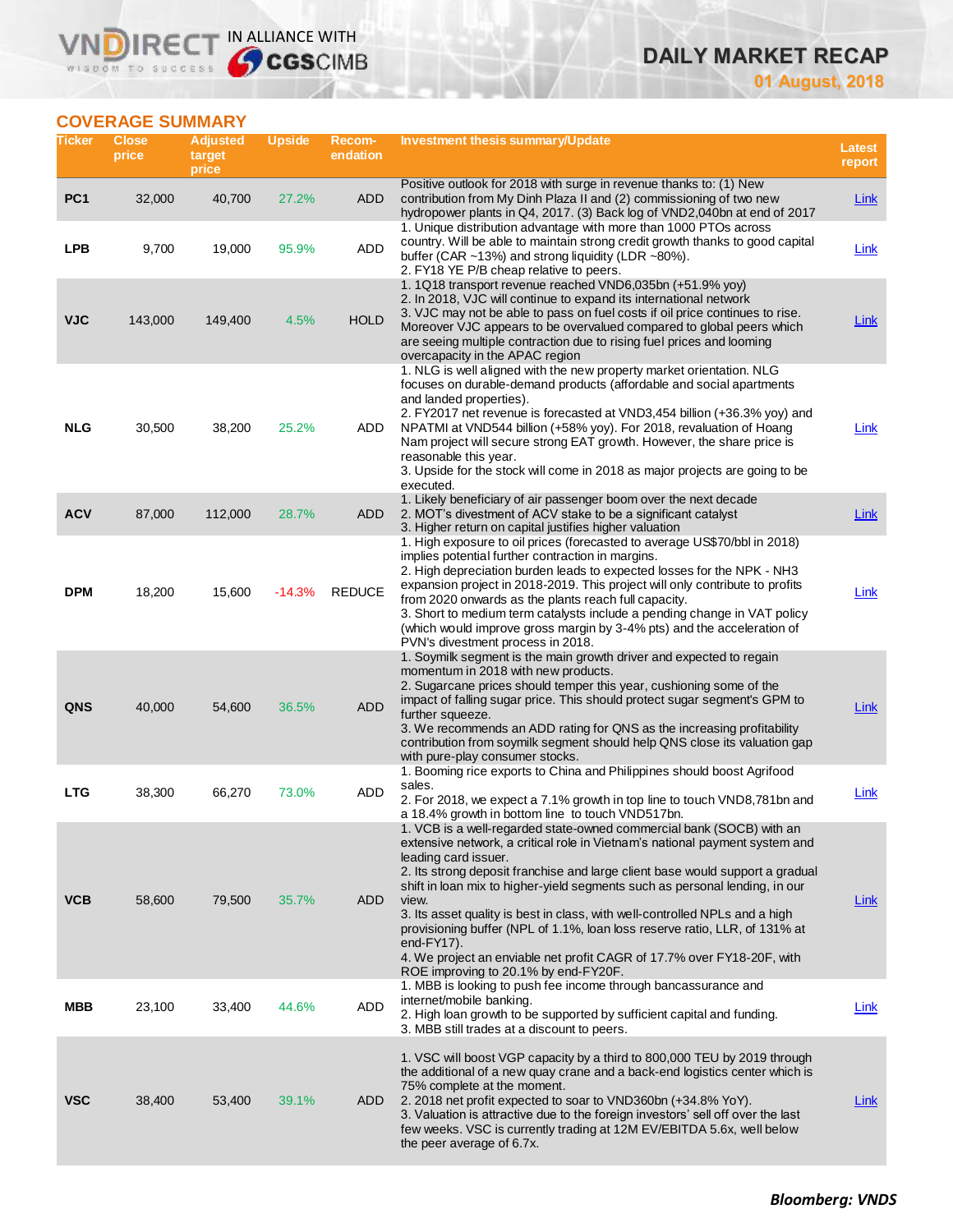# **DAILY MARKET RECAP**

**01 August, 2018**

| Ticker     | <b>Close</b><br>price | <b>Adjusted</b><br>target<br>price | <b>Upside</b> | Recom-<br>endation | <b>Investment thesis summary/Update</b>                                                                                                                                                                                                                                                                                                                                                                                                                                                                                                                                                                           | <b>Latest</b><br>report |
|------------|-----------------------|------------------------------------|---------------|--------------------|-------------------------------------------------------------------------------------------------------------------------------------------------------------------------------------------------------------------------------------------------------------------------------------------------------------------------------------------------------------------------------------------------------------------------------------------------------------------------------------------------------------------------------------------------------------------------------------------------------------------|-------------------------|
| <b>VPB</b> | 26,800                | 36,700                             | 36.9%         | <b>ADD</b>         | 1. VPB delivered ROA of 1.9% and ROE of 24.8% in FY16, the highest<br>returns-on-capital among local peers and impressive even in a regional<br>context.<br>2. FY16 NIM of 7.7% was driven by a shift in loan mix towards higher<br>yielding segments, such as consumer finance, retail, household and micro-<br>SME loans.<br>3. Strong topline growth in FY14-16, complemented by an improvement in<br>operational efficiency on continued investments into technology.<br>4. We expect strong earnings growth in FY17-20F with forecasted net profit<br>CAGR of 25.6% and sustained high average ROE of 22.7%. | Link                    |
| <b>TCM</b> | 19,000                | 28,700                             | 51.1%         | <b>ADD</b>         | 1. High property value offsets the lack of foreign room.<br>2. Core segments to perform moderately well in 2018.<br>3. We expect that FY18 core-earnings to grow by a robust 45%.                                                                                                                                                                                                                                                                                                                                                                                                                                 | Link                    |
| <b>HPG</b> | 37,600                | 55,200                             | 46.8%         | <b>ADD</b>         | 1. Expect higher construction steel consumption across Vietnam in 2018 F<br>2. Ability to sustain and even consolidate its leading market position<br>3. Margin expansion from rising steel prices & soft raw material prices<br>4. HPG's long-steel capacity to double over the next 12 months                                                                                                                                                                                                                                                                                                                   | Link                    |
| <b>PVT</b> | 16,900                | 29,900                             | 76.9%         | <b>ADD</b>         | 1. PVT has a chartering profile skewed towards fixed rates, which offers<br>protection against the current low-rate environment, while providing<br>potential upside for recovery.<br>2. PVT has the largest tanker fleet and LPG fleet among Vietnam carriers,<br>and is able to ride on growing demand for fossil fuels and LPG from the civil<br>and industrial sectors.<br>3. The company plans to upsize and rejuvenate its fleet over the next few<br>years to respond to Vietnam's increasing refinery capacity and growing<br>demand for LPG.                                                             | Link                    |
| <b>STK</b> | 14,900                | 27,600                             | 85.2%         | ADD                | 1. STK is currently the Vietnam's 2nd largest polyester yarn manufacturer,<br>accounting for 28% of the country's total polyester yarn exports.<br>2. Unmet domestic demand and growing demand from export markets,<br>driven by recent trade agreements.<br>3. However, fierce competition from Chinese yarn, as well as input price<br>volatility present downside risks.                                                                                                                                                                                                                                       | Link                    |
| <b>IDI</b> | 12,800                | 26,600                             | 107.8%        | <b>ADD</b>         | 1. IDI has gradually risen to become one of the most promising Vietnamese<br>pangasius exporters. The firm has endured multiple downturns in the<br>industry, demonstrating its resilience and good management quality. The<br>share price, however, is volatile.<br>2. We expect that pangasius exports will grow strongly in 2018.<br>3. Fish feed segment and fishmeal/fish fat segment will see strong growth<br>in 2018<br>4. IDI will continue to increase its capacity to support growth over the next<br>$2-3$ years.<br>5. High dividend yield and attractive valuation                                  | Link                    |
| AAA        | 17,300                | 25,300                             | 46.2%         | ADD                | 1. AAA is the largest plastic packaging manufacturer and exporter in South<br>East Asia, with current production capacity of 8,000 tonnes/month.<br>2. AAA will be able to capture market share globally in countries such as<br>Japan, as well as the U.S and EU in coming years.<br>3. AAA aims to expand its production and adopt effective cost controls.<br>4. Positive outlook for AAA in 2018.<br>5. AAA's valuation is attractive in light of its strong revenue growth and<br>improving profitability.                                                                                                   | Link                    |

**VNDIRECT IN ALLIANCE WITH**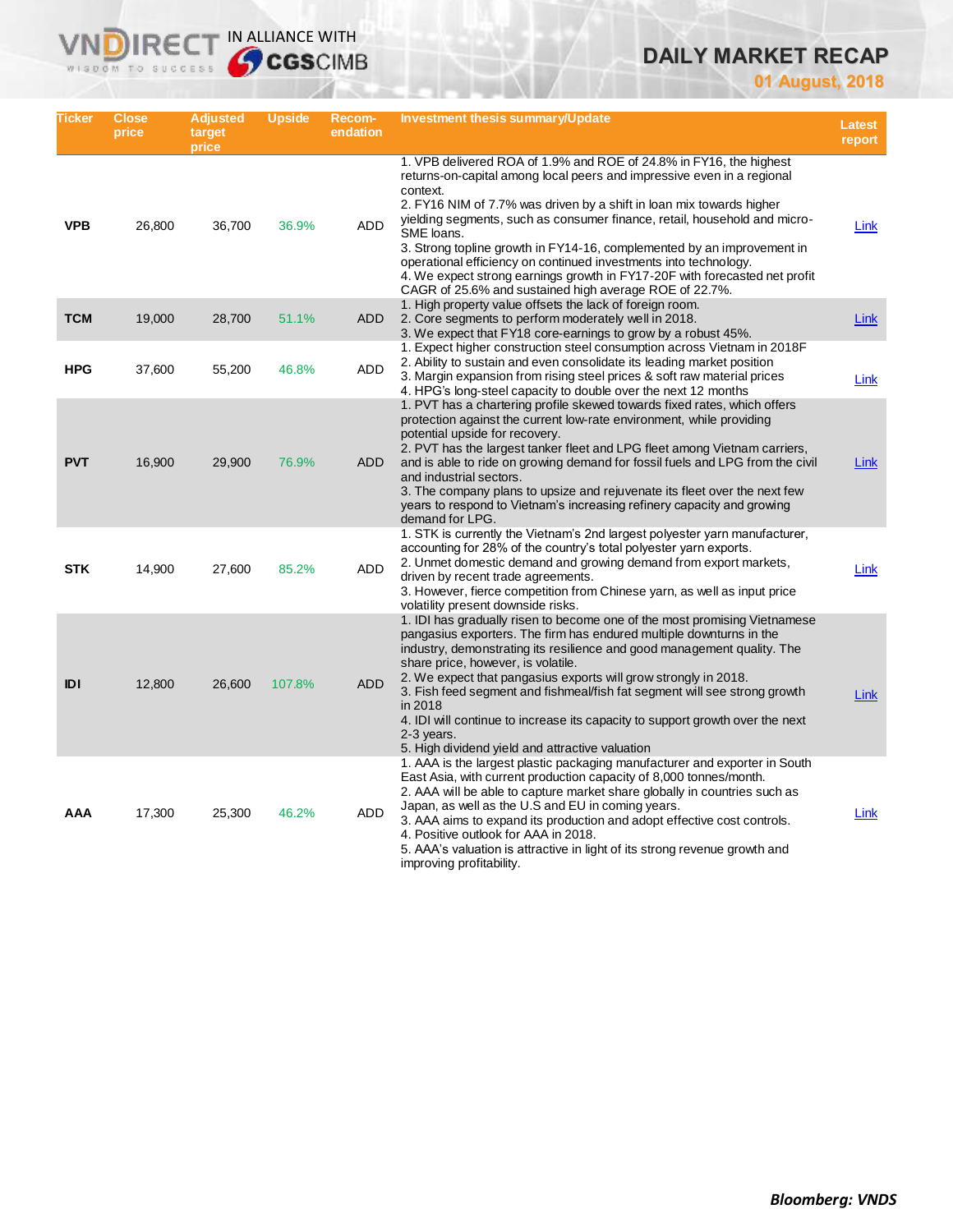# **MARKET MOVEMENTS**

WISDOM TO SUCCESS

IR<sub>E</sub>

| <b>HOSE</b>        |              |       |      |       |              |
|--------------------|--------------|-------|------|-------|--------------|
| <b>Top gainers</b> |              |       |      |       | <b>VND</b>   |
| <b>Ticker</b>      | Last         | Cha   | %chq | Vol.  | <b>Index</b> |
|                    | <b>Price</b> |       |      |       | impact       |
| HU1                | 9,630        | 630   | 7.00 | 10    | 0.002        |
| <b>BRC</b>         | 9.040        | 590   | 6.98 | 100   | 0.002        |
| <b>NAV</b>         | 5,260        | 340   | 6.91 | 110   | 0.001        |
| <b>HLG</b>         | 9.940        | 640   | 6.88 | 110   | 0.009        |
| SC <sub>5</sub>    | 27,200       | 1,750 | 6.88 | 5,130 | 0.008        |

IN ALLIANCE WITH

| <b>HOSE</b>        |              |       |         |       |              |                    |              | <b>HNX</b> |      |        |              |
|--------------------|--------------|-------|---------|-------|--------------|--------------------|--------------|------------|------|--------|--------------|
| <b>Top gainers</b> |              |       |         |       | <b>VND</b>   | <b>Top gainers</b> |              |            |      |        | <b>VND</b>   |
| Ticker             | Last         | Chg   | $%$ chq | Vol.  | <b>Index</b> | Ticker             | Last         | Chg        | %chg | Vol.   | <b>Index</b> |
|                    | <b>Price</b> |       |         |       | impact       |                    | <b>Price</b> |            |      |        | impact       |
| HU1                | 9,630        | 630   | 7.00    | 10    | 0.002        | <b>PW</b>          | 800          | 100        | 14.3 | 10.800 | 0.000        |
| <b>BRC</b>         | 9,040        | 590   | 6.98    | 100   | 0.002        | <b>DPS</b>         | 1,000        | 100        | 11.1 | 45,100 | 0.000        |
| <b>NAV</b>         | 5,260        | 340   | 6.91    | 110   | 0.001        | <b>FDT</b>         | 41,800       | 3,800      | 10.0 | 100    | 0.000        |
| <b>HLG</b>         | 9,940        | 640   | 6.88    | 110   | 0.009        | <b>HGM</b>         | 45,100       | 4,100      | 10.0 | 4,700  | 0.000        |
| SC <sub>5</sub>    | 27,200       | 1,750 | 6.88    | 5,130 | 0.008        | VAT                | 2,200        | 200        | 10.0 | 43,500 | 0.000        |
|                    |              |       |         |       |              |                    |              |            |      |        |              |

| <b>Top losers</b> |              |          |         |         | <b>VND</b>   |
|-------------------|--------------|----------|---------|---------|--------------|
| <b>Ticker</b>     | Last         | Cha      | $%$ chq | Vol.    | <b>Index</b> |
|                   | <b>Price</b> |          |         |         | impact       |
| <b>ICF</b>        | 1,860        | $-140$   | $-7.0$  | 160     | $-0.001$     |
| <b>AGF</b>        | 4.120        | $-310$   | $-7.0$  | 1,100   | $-0.003$     |
| <b>TDG</b>        | 9,580        | $-720$   | $-7.0$  | 465.430 | $-0.003$     |
| <b>HOT</b>        | 29,600       | $-2,200$ | $-6.9$  | 610     | $-0.006$     |
| <b>EMC</b>        | 12.850       | $-950$   | $-6.9$  | 1.690   | $-0.004$     |

| <b>VND</b><br><b>Top index movers</b> |              |       |         |         |              |  |  |  |  |  |
|---------------------------------------|--------------|-------|---------|---------|--------------|--|--|--|--|--|
| <b>Ticker</b>                         | Last         | Cha   | $%$ chq | Vol.    | <b>Index</b> |  |  |  |  |  |
|                                       | <b>Price</b> |       |         |         | impact       |  |  |  |  |  |
| <b>GAS</b>                            | 88,700       | 900   | 1.0     | 601.640 | 0.554        |  |  |  |  |  |
| <b>PLX</b>                            | 61,300       | 800   | 1.3     | 747.160 | 0.333        |  |  |  |  |  |
| <b>HPG</b>                            | 37,600       | 250   | 0.7     | 6.86MLN | 0.171        |  |  |  |  |  |
| <b>PAN</b>                            | 57,700       | 3,700 | 6.9     | 209.910 | 0.143        |  |  |  |  |  |
| VCB                                   | 58,600       | 100   | 0.2     | 1.90MLN | 0.116        |  |  |  |  |  |

| <b>Top index laggers</b> |              |          |        |         |              |  |  |  |  |
|--------------------------|--------------|----------|--------|---------|--------------|--|--|--|--|
| <b>Ticker</b>            | Last         | Cha      | %cha   | Vol.    | <b>Index</b> |  |  |  |  |
|                          | <b>Price</b> |          |        |         | impact       |  |  |  |  |
| VHM                      | 108,600      | $-1,700$ | $-1.5$ | 320.670 | $-1.464$     |  |  |  |  |
| <b>VNM</b>               | 166,900      | $-1,300$ | $-0.8$ | 684.770 | $-0.607$     |  |  |  |  |
| <b>CTG</b>               | 23,200       | $-400$   | $-1.7$ | 4.14MLN | $-0.479$     |  |  |  |  |
| <b>MWG</b>               | 113,600      | $-3,200$ | $-2.7$ | 627.780 | $-0.332$     |  |  |  |  |
| тсв                      | 27,550       | $-250$   | $-0.9$ | 2.06MLN | $-0.281$     |  |  |  |  |

|               | <b>Top active volume</b> |        |         |                 | <b>VND</b> |
|---------------|--------------------------|--------|---------|-----------------|------------|
| <b>Ticker</b> | Last                     | Cha    | $%$ chq | Vol.            | Index      |
|               | <b>Price</b>             |        |         |                 | impact     |
| <b>FLC</b>    | 6.350                    | $-190$ |         | -2.9 22.24MLN   | $-0.042$   |
| <b>HAG</b>    | 7,100                    | $-520$ |         | $-6.8$ 12.63MLN | $-0.155$   |
| <b>HQC</b>    | 2,050                    | 130    |         | 6.8 10.70MLN    | 0.020      |
| <b>ASM</b>    | 13,800                   | 250    | 1.9     | 7.62MLN         | 0.019      |
| <b>PVD</b>    | 13.950                   | 800    | 6.1     | 6.99MLN         | 0.099      |

| <b>Top losers</b> |              |          |         |         | <b>VND</b>   | <b>Top losers</b> |              |          |         |         | <b>VND</b>   |
|-------------------|--------------|----------|---------|---------|--------------|-------------------|--------------|----------|---------|---------|--------------|
| Ticker            | Last         | Chg      | $%$ chq | Vol.    | <b>Index</b> | Ticker            | Last         | Chg      | %chq    | Vol.    | <b>Index</b> |
|                   | <b>Price</b> |          |         |         | impact       |                   | <b>Price</b> |          |         |         | impact       |
| ICF               | .860         | $-140$   | $-7.0$  | 160     | $-0.001$     | <b>B82</b>        | 700          | $-100$   | $-12.5$ | 12.700  | 0.000        |
| <b>AGF</b>        | 4,120        | $-310$   | $-7.0$  | 1.100   | $-0.003$     | <b>ACM</b>        | 800          | $-100$   | $-11.1$ | 239.100 | 0.000        |
| TDG               | 9,580        | $-720$   | -7.0    | 465.430 | $-0.003$     | <b>PJC</b>        | 53.200       | $-5.900$ | $-10.0$ | 500     | 0.000        |
| HOT               | 29,600       | $-2,200$ | $-6.9$  | 610     | $-0.006$     | <b>AME</b>        | 10,200       | $-1.100$ | $-9.7$  | 300     | 0.000        |
| <b>EMC</b>        | 12.850       | $-950$   | $-6.9$  | .690    | $-0.004$     | <b>PCT</b>        | 6,500        | $-700$   | -9.7    | 900     | 0.000        |

| <b>Top index movers</b> |              |       |         |               | <b>VND</b> | <b>Top index movers</b> |              |       |         |              | <b>VND</b> |
|-------------------------|--------------|-------|---------|---------------|------------|-------------------------|--------------|-------|---------|--------------|------------|
| Ticker                  | Last         | Chg   | $%$ chq | Vol.          | Index      | Ticker                  | Last         | Chg   | $%$ chq | Vol.         | Index      |
|                         | <b>Price</b> |       |         |               | impact     |                         | <b>Price</b> |       |         |              | impact     |
| GAS                     | 88.700       | 900   | 1.0     | 601.640       | 0.554      | PVS                     | 17.800       | 600   |         | 3.5 10.63MLN | 0.146      |
| <b>PLX</b>              | 61.300       | 800   | 1.3     | 747.160       | 0.333      | <b>DGC</b>              | 36,900       | 1,900 | 5.4     | 201.300      | 0.041      |
| HPG                     | 37.600       | 250   | 0.7     | 6.86MLN       | 0.171      | DGL                     | 36.700       | 2.200 | 6.4     | 307.500      | 0.033      |
| PAN                     | 57.700       | 3,700 | 6.9     | 209,910       | 0.143      | <b>HGM</b>              | 45.100       | 4.100 | 10.0    | 4,700        | 0.022      |
| VCB                     | 58.600       | 100   | 0.2     | <b>.90MLN</b> | 0.116      | GLT                     | 75,900       | 6.400 | 9.2     | 300          | 0.016      |

|            | <b>Top index laggers</b> |          |         |         | <b>VND</b>      | <b>Top index laggers</b> |                      |          |         |         | <b>VND</b>      |
|------------|--------------------------|----------|---------|---------|-----------------|--------------------------|----------------------|----------|---------|---------|-----------------|
| Ticker     | Last<br><b>Price</b>     | Chg      | $%$ chq | Vol.    | Index<br>impact | Ticker                   | Last<br><b>Price</b> | Chg      | $%$ chq | Vol.    | Index<br>impact |
| VHM        | 108.600                  | $-1.700$ | $-1.5$  | 320.670 | $-1.464$        | ACB                      | 35.500               | $-300$   | $-0.8$  | 3.37MLN | $-0.251$        |
| <b>VNM</b> | 166.900                  | $-1.300$ | $-0.8$  | 684.770 | $-0.607$        | <b>SHB</b>               | 8,000                | $-100$   | $-1.2$  | 7.53MLN | $-0.111$        |
| CTG        | 23,200                   | $-400$   | $-1.7$  | 4.14MIN | $-0.479$        | DL1                      | 36,000               | $-1.200$ | $-3.2$  | 2.500   | $-0.066$        |
| <b>MWG</b> | 113,600                  | $-3.200$ | $-2.7$  | 627.780 | $-0.332$        | <b>VCS</b>               | 86,200               | $-2,800$ | $-3.2$  | 201.500 | $-0.061$        |
| тсв        | 27.550                   | $-250$   | $-0.9$  | 2.06MLN | $-0.281$        | <b>HUT</b>               | 5.300                | $-300$   | -5.4    | 2.93MLN | $-0.057$        |

| <b>Top active volume</b> |              |        |                 |                 | <b>VND</b> | <b>Top active volume</b> |              |        |         |              | <b>VND</b>   |
|--------------------------|--------------|--------|-----------------|-----------------|------------|--------------------------|--------------|--------|---------|--------------|--------------|
| Ticker                   | Last         | Chg    | $%$ chq         | Vol.            | Index      | <b>Ticker</b>            | Last         | Chg    | $%$ chq | Vol.         | <b>Index</b> |
|                          | <b>Price</b> |        |                 |                 | impact     |                          | <b>Price</b> |        |         |              | impact       |
| FLC.                     | 6.350        | $-190$ | $-2.9$ 22.24MLN |                 | $-0.042$   | <b>PVS</b>               | 17.800       | 600    |         | 3.5 10.63MLN | 0.000        |
| <b>HAG</b>               | 7.100        | $-520$ |                 | $-6.8$ 12.63MLN | $-0.155$   | <b>SHB</b>               | 8.000        | $-100$ | $-1.2$  | 7.53MLN      | 0.000        |
| HQC.                     | 2.050        | 130    |                 | 6.8 10.70MLN    | 0.020      | KLF                      | 2.500        | 0      | 0.0     | 5.95MLN      | 0.000        |
| ASM                      | 13.800       | 250    | 1.9             | 7.62MLN         | 0.019      | <b>ACB</b>               | 35,500       | $-300$ | $-0.8$  | 3.37MLN      | 0.000        |
| <b>PVD</b>               | 13.950       | 800    | 6.1             | 6.99MLN         | 0.099      | <b>HUT</b>               | 5,300        | $-300$ | -5.4    | 2.93MLN      | 0.000        |
|                          |              |        |                 |                 |            |                          |              |        |         |              |              |

*1 Aug Source: Bloomberg*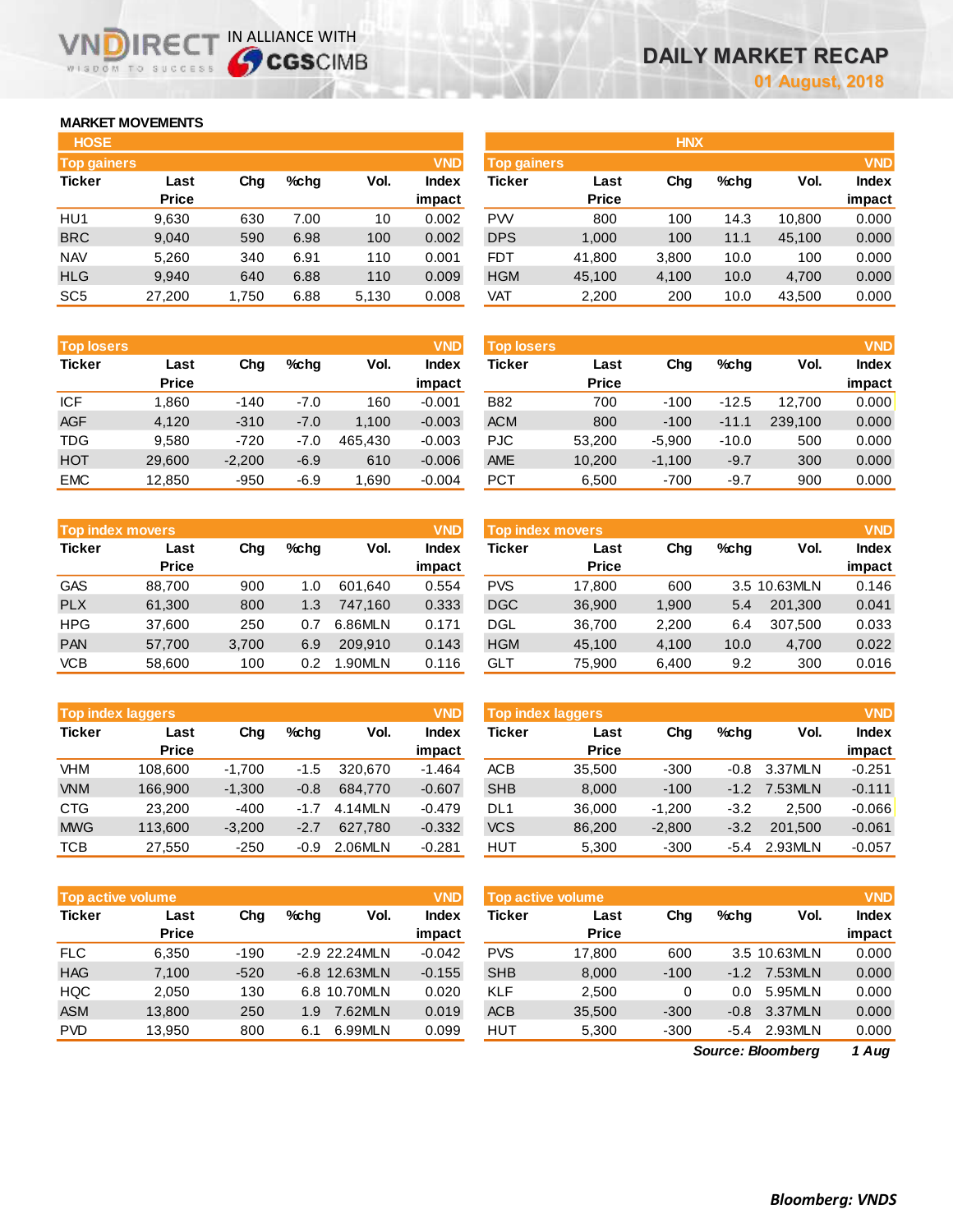## **FOREIGN ACTIVITIES**

**DIRE** WISDOM TO SUCCESS

IN ALLIANCE WITH

| Volume (Mn'shs)       | <b>HOSE</b> | d/d      | <b>HNX</b> | d/d    | Value (VND'bn)        | <b>HOSE</b> | d/d   | <b>HNX</b> | d/d    |
|-----------------------|-------------|----------|------------|--------|-----------------------|-------------|-------|------------|--------|
| <b>BUY</b>            | 10.3        | $-7.9\%$ | 1.3        | 34.9%  | <b>BUY</b>            | 485.4       | 6.1%  | 37.0       | 121.6% |
| % of market           | 5.2%        |          | 2.8%       |        | % of market           | 11.2%       |       | 6.0%       |        |
| <b>SELL</b>           | 13.1        | 36.7%    | 1.5        | 166.8% | SELL                  | 722.9       | 37.2% | 40.3       | 499.6% |
| % of market           | 6.5%        |          | 3.1%       |        | % of market           | 16.7%       |       | 6.6%       |        |
| <b>NET BUY (SELL)</b> | (2.77)      |          | (0.1)      |        | <b>NET BUY (SELL)</b> | (237.5)     |       | (3.3)      |        |

*Source: HSX, HNX*



## **2018 ACCUMULATION**

| Volume (MIn'shs)                          | <b>HOSE</b> | % of 2017 |        | HNX % of 2017 | Value (VND'bn)        |           | HOSE % of 2017 |         | $HNX \% of 2017$ |
|-------------------------------------------|-------------|-----------|--------|---------------|-----------------------|-----------|----------------|---------|------------------|
| <b>BUY</b>                                | 3.036.4     | 85.6%     | 309.7  | 77.3%         | <b>BUY</b>            | 177.645.8 | 105.1%         | 5.814.1 | 69.8%            |
| % of market                               | 10.1%       |           | 3.7%   |               | % of market           | 20.0%     |                | 3.5%    |                  |
| <b>SELL</b>                               | 2.761.1     | 84.8%     | 335.4  | 82.3%         | <b>SELL</b>           | 146.423.7 | 101.3%         | 6.586.1 | 76.5%            |
| % of market                               | 9.2%        |           | 4.0%   |               | % of market           | 16.5%     |                | 3.9%    |                  |
| <b>NET BUY (SELL)</b><br>Source: HSX, HNX | 275.4       |           | (25.7) |               | <b>NET BUY (SELL)</b> | 31,222    |                | (772.0) |                  |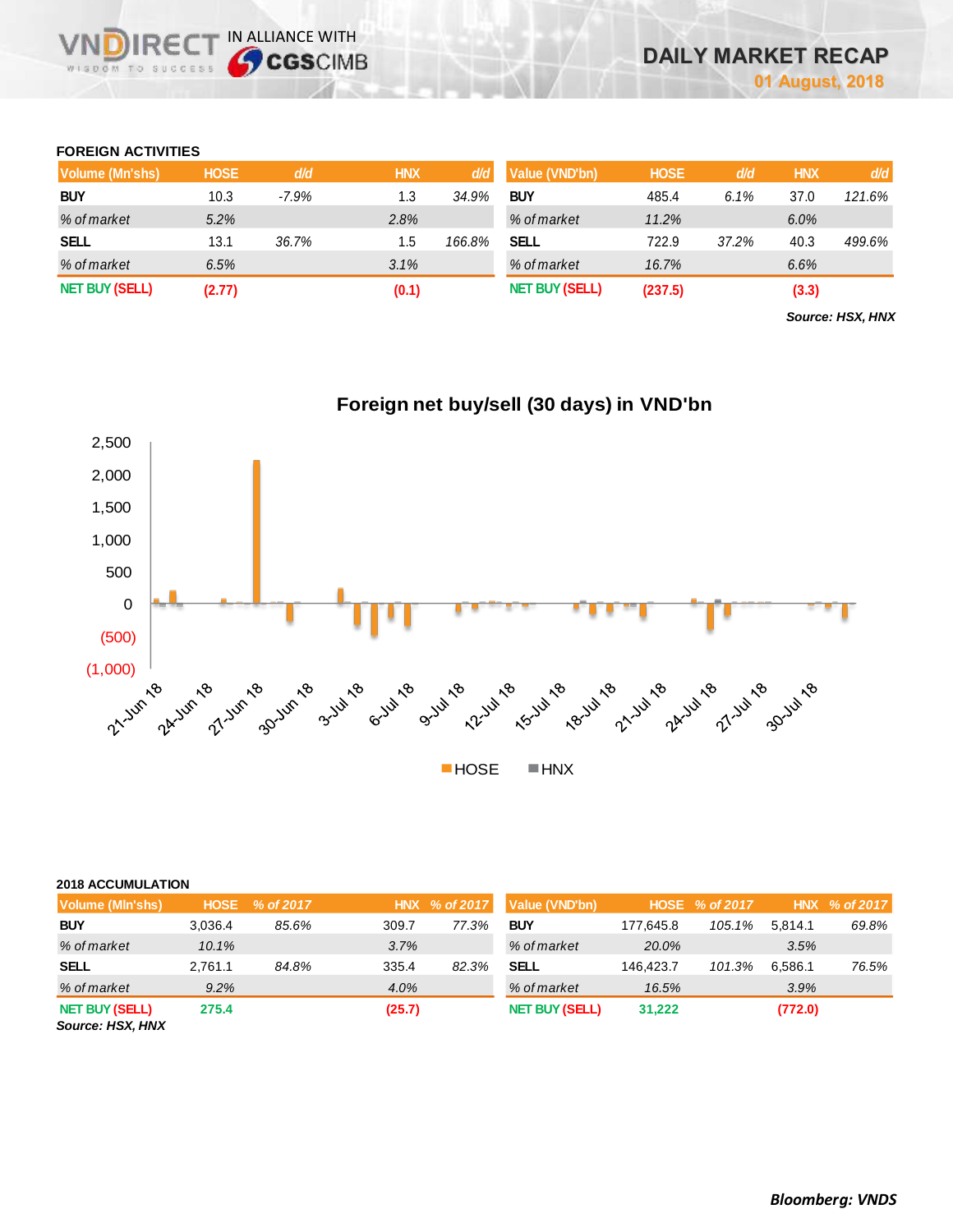## **FOREIGN ACTIVITIES**

**VNDIRECT IN ALLIANCE WITH** 

|               |                               | <b>HOSE</b> |         |       |                 |                 |                               | <b>HNX</b>     |         |       |                        |
|---------------|-------------------------------|-------------|---------|-------|-----------------|-----------------|-------------------------------|----------------|---------|-------|------------------------|
|               | Top buy by foreigners (value) |             |         |       | <b>VND'bn</b>   |                 | Top buy by foreigners (value) |                |         |       | <b>VND'bn</b>          |
| <b>Ticker</b> | Last<br><b>Price</b>          | Chg         | %chg    | Value | Index<br>impact | <b>Ticker</b>   | Last<br><b>Price</b>          | Chg            | %chg    | Value | <b>Index</b><br>impact |
| <b>VNM</b>    | 166.900                       | $-1,300$    | $-0.77$ | 79.9  | $-0.607$        | <b>ACB</b>      | 35,500                        | $-300$         | $-0.84$ | 25.3  | 0.000                  |
| <b>VRE</b>    | 40,700                        | 100         | 0.25    | 76.7  | 0.061           | <b>PVS</b>      | 17,800                        | 600            | 3.49    | 6.2   | 0.000                  |
| <b>HPG</b>    | 37,600                        | 250         | 0.67    | 57.3  | 0.171           | <b>DGL</b>      | 36,700                        | 2,200          | 6.38    | 3.0   | 0.000                  |
| <b>VCB</b>    | 58,600                        | 100         | 0.17    | 50.5  | 0.116           | <b>TIG</b>      | 3,500                         | $\overline{0}$ | 0.00    | 0.4   | 0.000                  |
| <b>HDB</b>    | 35,750                        | 150         | 0.42    | 43.4  | 0.047           | TV <sub>2</sub> | 105,800                       | $-200$         | $-0.19$ | 0.4   | 0.000                  |

|               | <b>Top sell by foreigners (value)</b> |          |         |       | <b>VND'bn</b>   |               | Top sell by foreigners (value) |        |         |       | <b>VND'bn</b>          |
|---------------|---------------------------------------|----------|---------|-------|-----------------|---------------|--------------------------------|--------|---------|-------|------------------------|
| <b>Ticker</b> | Last<br><b>Price</b>                  | Chg      | %chg    | Value | Index<br>impact | <b>Ticker</b> | Last<br><b>Price</b>           | Chg    | $%$ chg | Value | <b>Index</b><br>impact |
| VIC           | 106.500                               | 100      | 0.09    | 272.0 | 0.085           | <b>ACB</b>    | 35.500                         | $-300$ | $-0.84$ | 25.3  | 0.000                  |
| <b>VNM</b>    | 166,900                               | $-1,300$ | $-0.77$ | 86.0  | $-0.607$        | <b>PVS</b>    | 17,800                         | 600    | 3.49    | 10.1  | 0.000                  |
| <b>VRE</b>    | 40.700                                | 100      | 0.25    | 80.7  | 0.061           | <b>CSC</b>    | 24.700                         | 700    | 2.92    | 1.4   | 0.000                  |
| <b>PVD</b>    | 13.950                                | 800      | 6.08    | 42.1  | 0.099           | <b>DGC</b>    | 36,900                         | 1,900  | 5.43    | 1.1   | 0.000                  |
| VHM           | 108,600                               | $-1.700$ | $-1.54$ | 33.5  | $-1.464$        | <b>DGL</b>    | 36,700                         | 2,200  | 6.38    | 1.1   | 0.000                  |

|               | Top net buy by foreigners (value) |     |      |       | <b>VND'bn</b>   |            | Top net buy by foreigners (value) |        |         |       | <b>VND'bn</b>   |
|---------------|-----------------------------------|-----|------|-------|-----------------|------------|-----------------------------------|--------|---------|-------|-----------------|
| <b>Ticker</b> | Last<br><b>Price</b>              | Chg | %chg | Value | Index<br>impact | Ticker     | Last<br><b>Price</b>              | Chg    | %chg    | Value | Index<br>impact |
| <b>HDB</b>    | 35,750                            | 150 | 0.42 | 37.7  | 0.047           | <b>DGL</b> | 36.700                            | 2.200  | 6.38    | 1.9   | 0.000           |
| <b>HPG</b>    | 37,600                            | 250 | 0.67 | 35.0  | 0.171           | TIG        | 3,500                             | 0      | 0.00    | 0.4   | 0.000           |
| <b>VCB</b>    | 58.600                            | 100 | 0.17 | 32.6  | 0.116           | TV2        | 105.800                           | $-200$ | $-0.19$ | 0.4   | 0.000           |
| SSI           | 29,000                            | 100 | 0.35 | 13.4  | 0.016           | <b>SHB</b> | 8.000                             | $-100$ | $-1.23$ | 0.2   | 0.000           |
| <b>GAS</b>    | 88.700                            | 900 | 1.03 | 9.7   | 0.554           | <b>SHS</b> | 14.000                            | 0      | 0.00    | 0.2   | 0.000           |

|               | Top net sell by foreigners (value) |          |         |          | <b>VND'bn</b>   |            | Top net sell by foreigners (value) |          |         |         | <b>VND'bn</b>   |  |  |
|---------------|------------------------------------|----------|---------|----------|-----------------|------------|------------------------------------|----------|---------|---------|-----------------|--|--|
| <b>Ticker</b> | Last<br><b>Price</b>               | Chg      | %chq    | Value    | Index<br>impact | Ticker     | Last<br><b>Price</b>               | Chg      | %chg    | Value   | Index<br>impact |  |  |
| VIC           | 106.500                            | 100      | 0.09    | $-249.7$ | 0.085           | <b>PVS</b> | 17.800                             | 600      | 3.49    | $-3.87$ | 0.000           |  |  |
| <b>PVD</b>    | 13,950                             | 800      | 6.08    | $-41.4$  | 0.099           | <b>CSC</b> | 24,700                             | 700      | 2.92    | $-1.44$ | 0.000           |  |  |
| <b>VHM</b>    | 108.600                            | $-1.700$ | $-1.54$ | $-32.6$  | $-1.464$        | <b>DGC</b> | 36,900                             | 1.900    | 5.43    | $-1.08$ | 0.000           |  |  |
| <b>NVL</b>    | 62,000                             | 0        | 0.00    | $-31.6$  | 0.000           | <b>CEO</b> | 12,900                             | $-100$   | $-0.77$ | $-0.28$ | 0.000           |  |  |
| VJC           | 143.000                            | $-1,400$ | $-0.97$ | $-10.0$  | $-0.203$        | <b>INN</b> | 49,000                             | $-2,100$ | $-4.11$ | $-0.13$ | 0.000           |  |  |

*1-Aug-18*

*Source: Bloomberg, HOSE, HNX*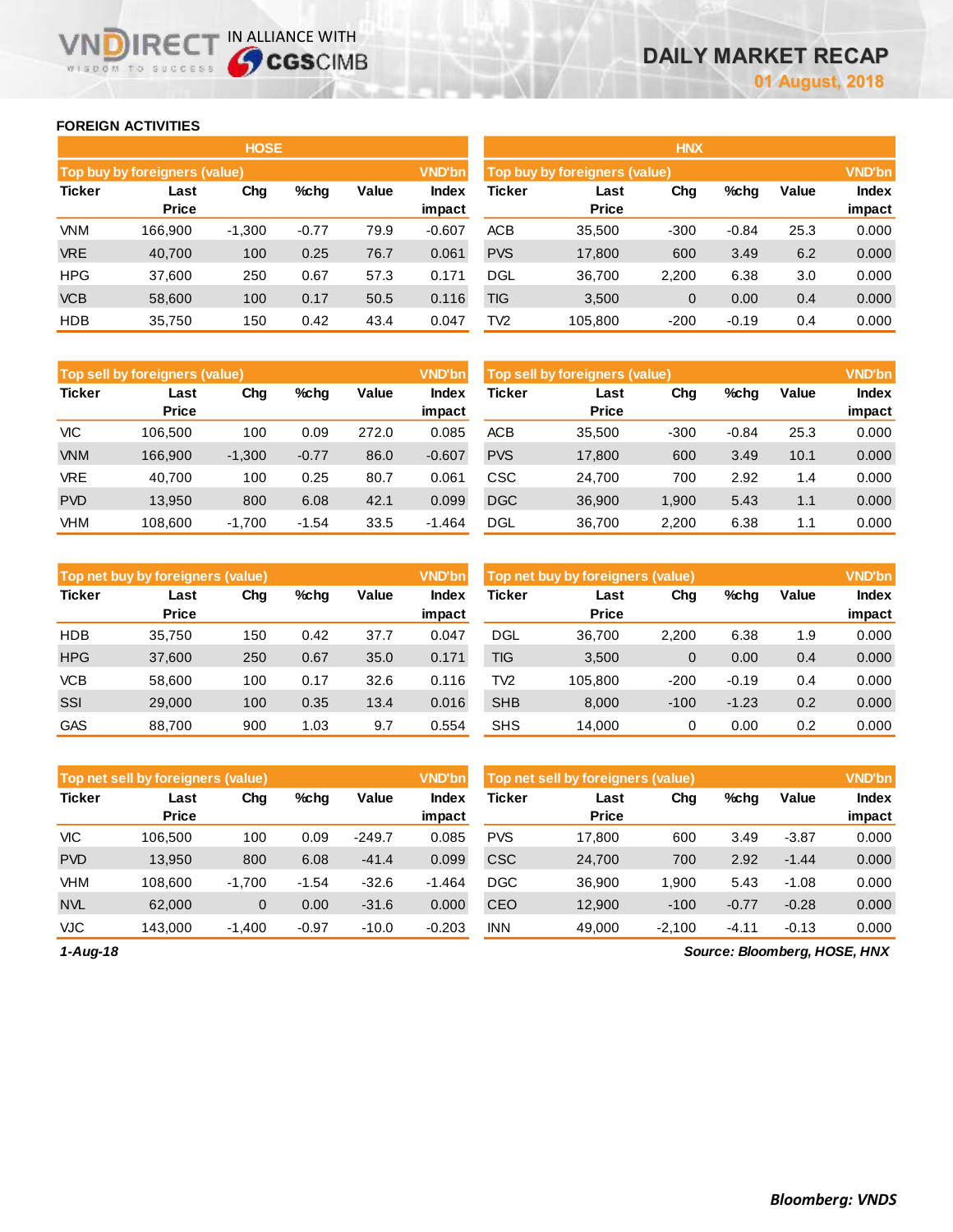# **DAILY MARKET RECAP**

**August, 2018**

## **TOP 60 MARKET CAP STOCKS SNAPSHOT ON HOSE**

 $IRF($ 

WISDOM TO SUCCESS

 $\vee$ 

IN ALLIANCE WITH

| No. Ticker             | Price            |             | Price change (%) |                 |                |                 |               |             | Mkt. Cap Outs. Vol. Float ratio Avail. Fil Ave. daily vol. | P/E                       | P/B          | <b>ROE</b>    | <b>ROA</b>  |
|------------------------|------------------|-------------|------------------|-----------------|----------------|-----------------|---------------|-------------|------------------------------------------------------------|---------------------------|--------------|---------------|-------------|
|                        | <b>VND</b>       | 1M          | 3M               | 6M              | <b>US\$mln</b> | <b>M</b> In'shs | $\frac{9}{6}$ |             | $% (30 days-shs)$                                          | $\boldsymbol{\mathsf{x}}$ | $\pmb{\chi}$ | $\frac{9}{6}$ | $\%$        |
| 1 VIC VM               | 106,500          | $-0.9$      | 2.3              | 48.8            | 14,595         | 3,192           | 49.3          | 21.1        | 1,378,761                                                  | 84.9                      | 7.5          | 10.8          | 1.7         |
| 2 VHM VM               | 108,600          | $-3.4$      | <b>N/A</b>       | <b>N/A</b>      | 12,495         | 2,680           | 100.0         | 33.1        | 291,724                                                    | 46.2                      | 3.1          | <b>N/A</b>    | N/A         |
| 3 VNM VM               | 166,900          | $-1.8$      | $-9.8$           | $-17.8$         | 10,400         | 1,451           | 43.9          | 40.5        | 617,185                                                    | 27.5                      | 9.3          | 34.9          | 28.8        |
| 4 VCB VM               | 58,600           | 1.0         | $-2.3$           | $-12.0$         | 9,052          | 3,598           | 22.9          | 9.3         | 2,123,398                                                  | 18.7                      | 3.6          | 20.5          | 1.2         |
| 5 GAS VM               | 88,700           | 0.2         | $-20.4$          | $-27.4$         | 7,289          | 1,914           | 4.2           | 45.5        | 532,892                                                    | 15.3                      | 3.9          | 27.5          | 17.8        |
| 6 SAB VM               | 205,000          | $-9.1$      | $-3.8$           | $-16.3$         | 5,645          | 641             | 10.4          | 39.4        | 67,754                                                     | 29.3                      | 9.1          | 34.8          | 23.8        |
| 7 TCB VM               | 27,550           | $-9.9$      | <b>N/A</b>       | <b>N/A</b>      | 4,136          | 3,497           | 100.0         | 0.0         | 1,811,647                                                  | 10.7                      | 3.0          | 27.7          | 2.6         |
| 8 BID VM               | 26,300           | 1.2         | $-27.1$          | $-22.0$         | 3,861          | 3,419           | 4.4           | 27.6        | 3,322,738                                                  | 11.2                      | 1.9          | 15.1          | 0.6         |
| 9 MSN VM               | 84,200           | 6.6         | $-8.3$           | $-8.6$          | 3,808          | 1,053           | 37.9          | 20.3        | 798,350                                                    | 15.7                      | 5.2          | 32.2          | 8.8         |
| 10 CTG VM              | 23,200           | $-4.3$      | $-20.8$          | $-14.9$         | 3,709          | 3,723           | 15.8          | 0.0         | 5,081,265                                                  | 11.1                      | 1.3          | 12.6          | 0.7         |
| 11 HPG VM              | 37,600           | $-2.1$      | $-2.2$           | $-13.7$         | 3,429          | 2,124           | 55.8          | 10.4        | 5,099,736                                                  | 8.9                       | 2.2          | 30.1          | 17.6        |
| 12 VJC VM              | 143,000          | 0.8         | $-8.2$           | $-10.6$         | 3,325          | 542             | 53.2          | 5.6         | 608,852                                                    | 15.1                      | $7.3$        | 67.1          | 19.7        |
| 13 VRE VM              | 40,700           | 4.9         | $-12.1$          | $-26.0$         | 3,322          | 1,901           | 100.0         | 17.2        | 1,212,139                                                  | 51.5                      | 3.0          | 5.7           | 5.6         |
| 14 PLX VM              | 61,300           | 4.8         | $-0.6$           | $-30.8$         | 3,050          | 1,159           | 6.3           | 9.1         | 428,009                                                    | 21.0                      | 3.3          | 16.0          | 5.5         |
| 15 VPB VM              | 26,800           | $-6.6$      | $-14.2$          | $-12.0$         | 2,788          | 2,423           | 75.8          | 0.0         | 4,353,479                                                  | 10.1                      | 2.3          | 26.9          | 2.5         |
| 16 NVL VM              | 62,000           | 21.6        | 0.8              | 1.0             | 2,416          | 907             | 31.1          | 39.9        | 1,167,678                                                  | 24.5                      | 4.0          | 18.7          | 4.7         |
| 17 BVH VM              | 78,000           | $-4.1$      | $-15.2$          | $-0.6$          | 2,347          | 701             | 31.2          | 24.3        | 129,347                                                    | 43.0                      | 3.7          | 11.7          | 1.9         |
| 18 MBB VM              | 23,100           | 4.9         | $-8.1$           | $-10.5$         | 2,143          | 2,160           | 61.2          | 0.0         | 5,283,027                                                  | 10.9                      | 1.7          | 16.3          | $1.5$       |
| 19 MWG VM              | 113,600          | $-0.4$      | 11.4             | $-15.4$         | 1,575          | 323             | 85.7          | 0.0         | 593,007                                                    | 13.4                      | 5.0          | 42.1          | 13.0        |
| 20 HDB VM              | 35,750           | $-1.1$      | $-16.5$          | $-22.3$         | 1,506          | 981             | 100.0         | 3.0         | 1,261,677                                                  | 18.2                      | 2.5          | 14.9          | 1.0         |
| 21 FPT VM              | 42,000           | 1.2         | $-15.3$          | $-21.6$         | 1,106          | 614             | 81.7          | 0.0         | 855,782                                                    | 8.2                       | 2.1          | 27.7          | 11.4        |
| 22 ROS VM              | 42,550           | $-1.0$      | $-40.6$          | $-69.0$         | 1,037          | 568             | 27.0          | 46.7        | 629,371                                                    | 29.1                      | 4.2          | 14.7          | 8.6         |
| 23 STB VM              | 11,300           | $-2.2$      | $-18.4$          | $-28.0$         | 875            | 1,804           | 94.0          | 13.6        | 4,354,187                                                  | 13.7                      | 0.9          | 6.4           | 0.4         |
| 24 BHN VM              | 83,100           | $-9.2$      | $-20.5$          | $-43.8$         | 827            | 232             | 0.9           | 31.4        | 2,873                                                      | 30.0                      | 5.1          | 17.3          | 6.7         |
| 25 EIB VM              | 14,000           | $-3.4$      | $-7.3$           | $-9.7$          | 739            | 1,229           | 83.8          | 0.0         | 217,886                                                    | 14.0                      | 1.2          | 8.0           | 0.8         |
| 26 TPB VM              | 25,000           | $-9.1$      | $-17.2$          | <b>N/A</b>      | 715            | 666             | 95.3          | 0.0         | 186,682                                                    | 14.6                      | 2.1          | 15.9          | $0.8\,$     |
| 27 PNJ VM              | 94,000           | 8.0         | $-17.5$          | $-5.4$          | 654            | 162             | 64.1          | 0.0         | 506,177                                                    | 18.4                      | 3.1          | 34.4          | 20.0        |
| 28 HNG VM              | 17,000           | 66.7        | 95.4             | 102.4           | 647            | 887             | 44.8          | 56.2        | 4,100,716                                                  | <b>N/A</b>                | 1.3          | 5.0           | $1.7$       |
| 29 SSIVM               | 29,000           | 1.8         | $-19.4$          | $-16.1$         | 622            | 500             | 76.7          | 44.7        | 4,027,536                                                  | 11.1                      | 1.6          | 14.8          | 7.2         |
| 30 DHG VM              | 99,400           | $-2.5$      | $-0.6$           | $2.2\,$         | 558            | 131             | 31.9          | 53.2        | 202,436                                                    | 24.6                      | 4.4          | 18.4          | 14.1        |
| 31 CTD VM              | 155,500          | 2.0         | 15.2             | $-19.8$         | 523            | 78              | 87.0          | 7.0         | 128,070                                                    | 7.6                       | 1.6          | 22.0          | 12.6        |
| 32 KDH VM              | 30,100           | $-2.9$      | $-17.5$          | $-12.8$         | 501            | 388             | 76.5          | 4.6         | 127,762                                                    | 19.6                      | 1.8          | 10.2          | 5.8         |
| 33 GEX VM              | 34,000           | 1.2         | $-7.6$           | 11.1            | 495<br>459     | 339<br>310      | 73.6          | 37.2<br>0.0 | 535,967                                                    | 11.2                      | 2.1          | 22.3          | 6.9         |
| 34 REE VM<br>35 TCH VM | 34,500<br>26,900 | 8.2<br>23.7 | $-3.9$<br>0.4    | $-19.1$<br>28.1 | 408            | 353             | 84.4<br>51.2  | 45.2        | 443,675                                                    | 6.5                       | 1.3          | 20.9<br>10.0  | 12.5<br>9.2 |
| 36 VCIVM               | 56,000           | $-8.4$      | $-18.7$          | $-13.1$         | 390            | 162             | 70.0          | 7.8         | 1,019,787<br>109,001                                       | 24.9<br>13.1              | 2.2<br>3.0   | 30.5          | 13.9        |
| 37 DXG VM              | 25,800           | $-5.0$      | $-11.4$          | $-1.2$          | 379            | 342             | 70.0          | 3.7         | 3,754,804                                                  | 9.0                       | 2.2          | 24.6          | 10.9        |
| 38 SBT VM              | 16,500           | 6.5         | $-8.8$           | $-18.9$         | 351            | 495             | 47.4          | 92.8        | 1,853,687                                                  | 15.7                      | 1.3          | 8.6           | 3.6         |
| 39 NT2 VM              | 27,000           | $-7.2$      | $-14.3$          | $-18.2$         | 334            | 288             | 32.1          | 27.3        | 309,223                                                    | 9.3                       | 2.1          | 19.5          | 8.5         |
| 40 GMD VM              | 25,750           | 2.8         | $-2.8$           | $-28.8$         | 319            | 288             | 59.6          | 0.0         | 341,272                                                    | 4.1                       | 1.3          | 29.8          | 16.8        |
| 41 HCM VM              | 55,500           | $-2.6$      | $-22.4$          | $-32.3$         | 309            | 130             | 66.5          | 39.3        | 322,162                                                    | 9.1                       | 2.5          | 29.3          | 16.8        |
| 42 DPM VM              | 18,200           |             | $5.8 -4.7$       | $-24.0$         | 306            | 391             | 40.2          | 29.0        | 736,460                                                    | 12.6                      | 0.9          | 8.0           | $5.9$       |
| 43 KDC VM              | 33,850           | 1.3         | $-7.3$           | $-23.8$         | 299            | 206             | 41.7          | 28.8        | 128,524                                                    | <b>N/A</b>                | $1.2$        | $-1.0$        | $-0.5$      |
| 44 PDR VM              | 26,100           | $-15.0$     | $-21.4$          | $-19.1$         | 299            | 266             | 37.8          | 41.8        | 1,012,048                                                  | 12.9                      | 2.4          | 19.7          | 5.5         |
| 45 PAN VM              | 57,700           | $-3.7$      | $-11.9$          | 20.2            | 298            | 120             | 60.0          | 59.4        | 29,207                                                     | 15.3                      | 2.5          | 16.5          | 7.6         |
| 46 VPIVM               | 42,000           | $-3.7$      | <b>N/A</b>       | <b>N/A</b>      | 289            | 160             | 100.0         | 38.8        | <b>N/A</b>                                                 | 9.8                       | 3.6          | 38.8          | 13.1        |
| 47 VHC VM              | 72,000           | 22.7        | 21.2             | 24.6            | 285            | 92              | 38.5          | 60.2        | 139,690                                                    | 10.9                      | 2.3          | 22.7          | 12.3        |
| 48 HAG VM              | 7,100            | 36.3        | 34.0             | $-11.8$         | 283            | 927             | 61.3          | 39.8        | 10,516,100                                                 | <b>N/A</b>                | 0.5          | 0.5           | 0.1         |
| 49 NLG VM              | 30,500           | 8.9         | $-5.7$           | 8.1             | 275            | 210             | 63.3          | 0.0         | 414,656                                                    | 10.9                      | 2.2          | 19.1          | 7.9         |
| 50 CII VM              | 25,300           | $-4.3$      | $-19.7$          | $-31.6$         | 266            | 245             | 88.1          | 14.0        | 798,126                                                    | <b>N/A</b>                | 1.3          | 6.1           | 1.5         |
| 51 PPC VM              | 18,700           | 6.3         | 1.6              | $-7.0$          | 257            | 321             | 24.7          | 33.7        | 238,945                                                    | 6.1                       | 1.1          | 16.1          | 10.8        |
| 52 KBC VM              | 11,850           | $-0.8$      | $-10.9$          | $-9.5$          | 239            | 470             | 75.4          | 31.8        | 1,913,417                                                  | 12.6                      | 0.7          | 7.5           | 4.0         |
| 53 YEG VM              | 200,900          | $-37.0$     | <b>N/A</b>       | <b>N/A</b>      | 236            | 27              | 100.0         | 0.0         | <b>N/A</b>                                                 | 81.2                      | 15.7         | 29.0          | 11.6        |
| 54 DCM VM              | 10,350           | $-1.9$      | $-13.8$          | $-21.0$         | 235            | 529             | 24.4          | 45.0        | 285,791                                                    | 13.1                      | 0.9          | 8.7           | 4.9         |
| 55 PME VM              | 72,000           | $-2.4$      | $-1.4$           | $-0.2$          | 232            | 75              | 99.0          | 0.0         | 12,197                                                     | 16.6                      | 3.4          | 19.3          | 16.0        |
| 56 PVD VM              | 13,950           | 2.2         | $-17.9$          | $-45.4$         | 229            | 383             | 48.1          | 26.8        | 1,013,467                                                  | <b>N/A</b>                | 0.4          | 0.1           | 0.0         |
| 57 LGC VM              | 27,000           | 7.8         | 1.9              | 28.9            | 224            | 193             | N/A           | 4.0         | 60                                                         | 31.4                      | 2.1          | 6.9           | 1.8         |
| 58 FRT VM              | 73,000           | $-9.9$      | $-22.7$          | N/A             | 213            | 68              | 92.4          | 1.9         | 26,822                                                     | 17.7                      | $6.2\,$      | 42.9          | 6.8         |
| 59 PVT VM              | 16,900           | 10.8        | $-15.5$          | $-14.2$         | 204            | 281             | 42.8          | 15.2        | 143,869                                                    | 7.7                       | $1.2$        | 12.6          | 5.0         |
| 60 TLG VM              | 92,400           | $-6.1$      | $-7.6$           | $-4.7$          | 201            | 51              | 26.7          | 72.1        | 633                                                        | 18.1                      | 4.2          | 23.6          | 18.8        |
|                        |                  |             |                  |                 |                |                 |               |             | <b>Source: Bloomberg</b>                                   |                           |              | 1 Aug         |             |